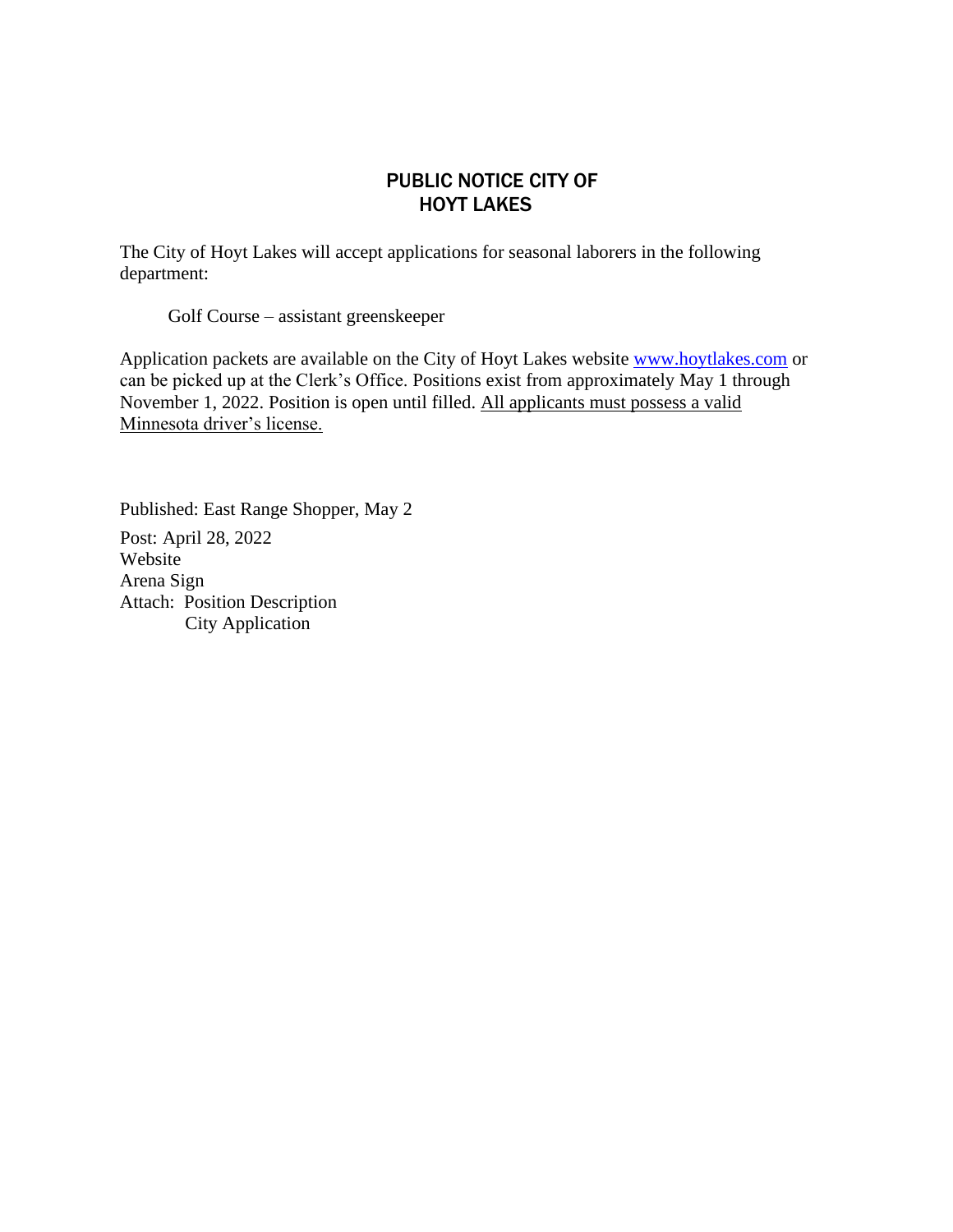

**Position Title:** Assistant Greenskeeper **Department:** Recreation **FLSA Status**: Non-exempt **Pay Equity Points:** 4

#### **Primary Objective of Position**

Performs skilled maintenance work at the golf course and performs related duties as required.

#### **Essential Functions of the Position**

Essential duties listed below are intended only as illustrations of the various types of work that may be performed. The omission of specific statements of duties does not exclude them if the work is similar, related, or logical to the position*.*

- Develops and oversees programs, policies, procedures and practices for all golf course activities.
- Opens and locks facilities.
- Assist in the security and maintenance at the golf course.
- Performs all grounds keeping activities at the golf course including mowing, line trimming and other Golf Course duties.
- Performs all operations, maintenance, and improvements to the golf course irrigation system.
- Performs maintenance, repair and preventive maintenance of grounds keeping equipment.
- Maintains golf course grounds such as tee boxes and sand traps.
- Purchases supplies, materials, parts and equipment as needed for the golf course.
- Ensures safety rules are followed.
- Coordinates maintenance and repair with Golf Course Superintendent.
- Enforces golf course use rules and regulations including the payment of fees.
- Training of all golf course employees.
- Performs renovation/upgrades of golf course grounds; rebuild/add tee boxes, sand traps, etc.
- Performs maintenance repair, and preventive maintenance on all golf course buildings including clubhouse, maintenance garage, pump houses, and golf cart storage buildings.
- Maintains golf course driving range including grounds keeping, ball retrieval, and ball machine stocking and repair.

#### **Examples of Performance Criteria**

- Demonstrates a working knowledge of grounds maintenance, greens maintenance, including chemical treatment, safety, golf, use and maintenance of equipment, carpentry, painting.
- Demonstrates a positive attitude toward job assignments and tasks to be performed.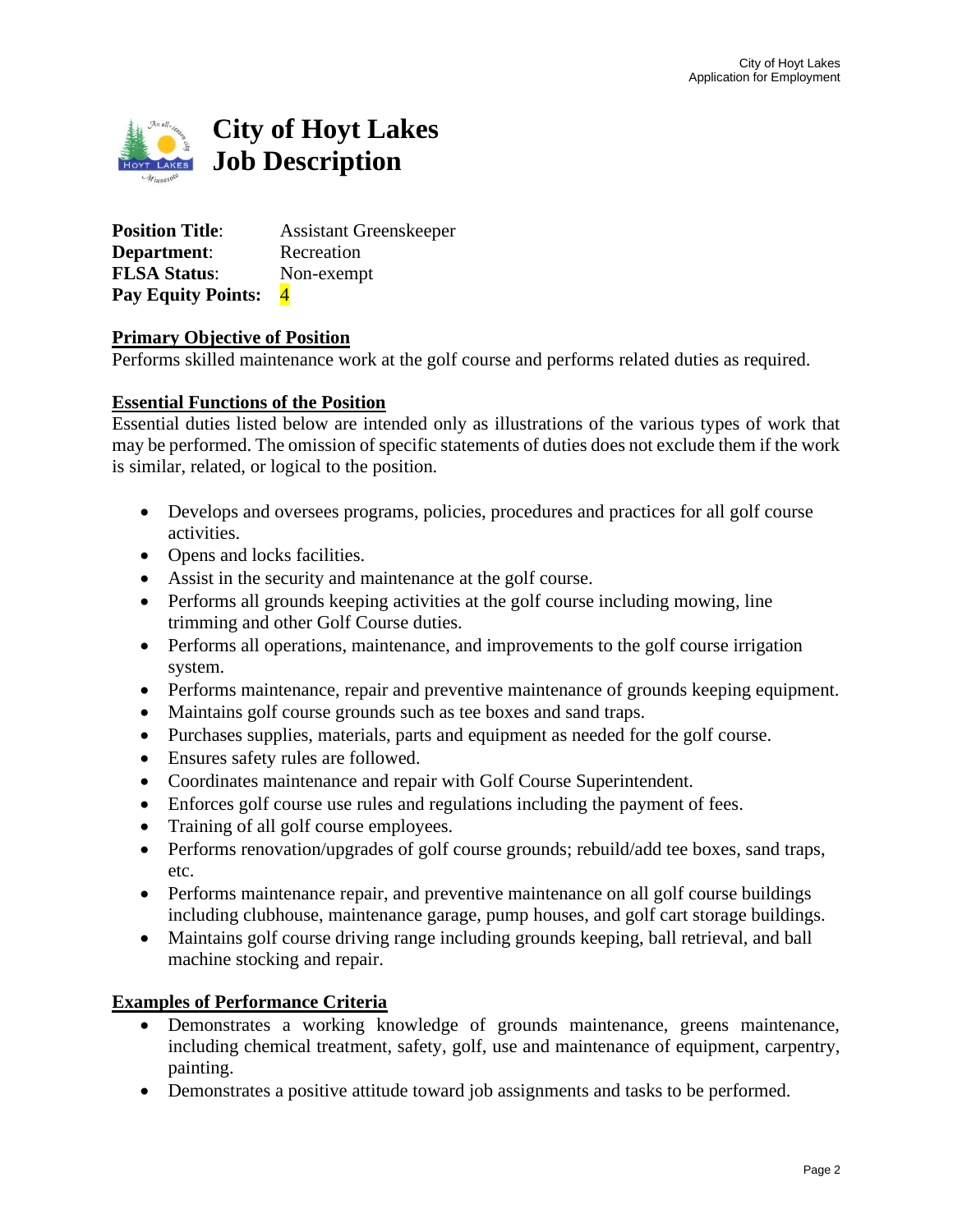• Shows initiative in recommending methods to improve safety, efficiency, and quality on the job.

## **Minimum Qualification**

• Valid Class D driver's license

## **Desirable Qualifications**

- Experience working at a golf course
- History of safe work habits

### **Supervision of Others**

None.

## **Equipment/Job Location**

The work environment characteristics described are representative of those an employee encounters while performing the essential functions of the job. Duties performed are typically outside, and, therefore, subject to climatic extremes.

#### **Conditions of Employment**

- Must comply with organizational and department policies
- Valid Class D driver's license

*This position description does not constitute an employment agreement between the employer and the employee and is subject to change by the employer as the needs of the city and requirements of the job change.*

*The City of Hoyt Lakes is an Equal Opportunity Employer in compliance with the Americans with Disabilities Act. It will provide reasonable accommodations to qualified individuals with disabilities and encourages both prospective and current employees to discuss potential accommodations with the employer.*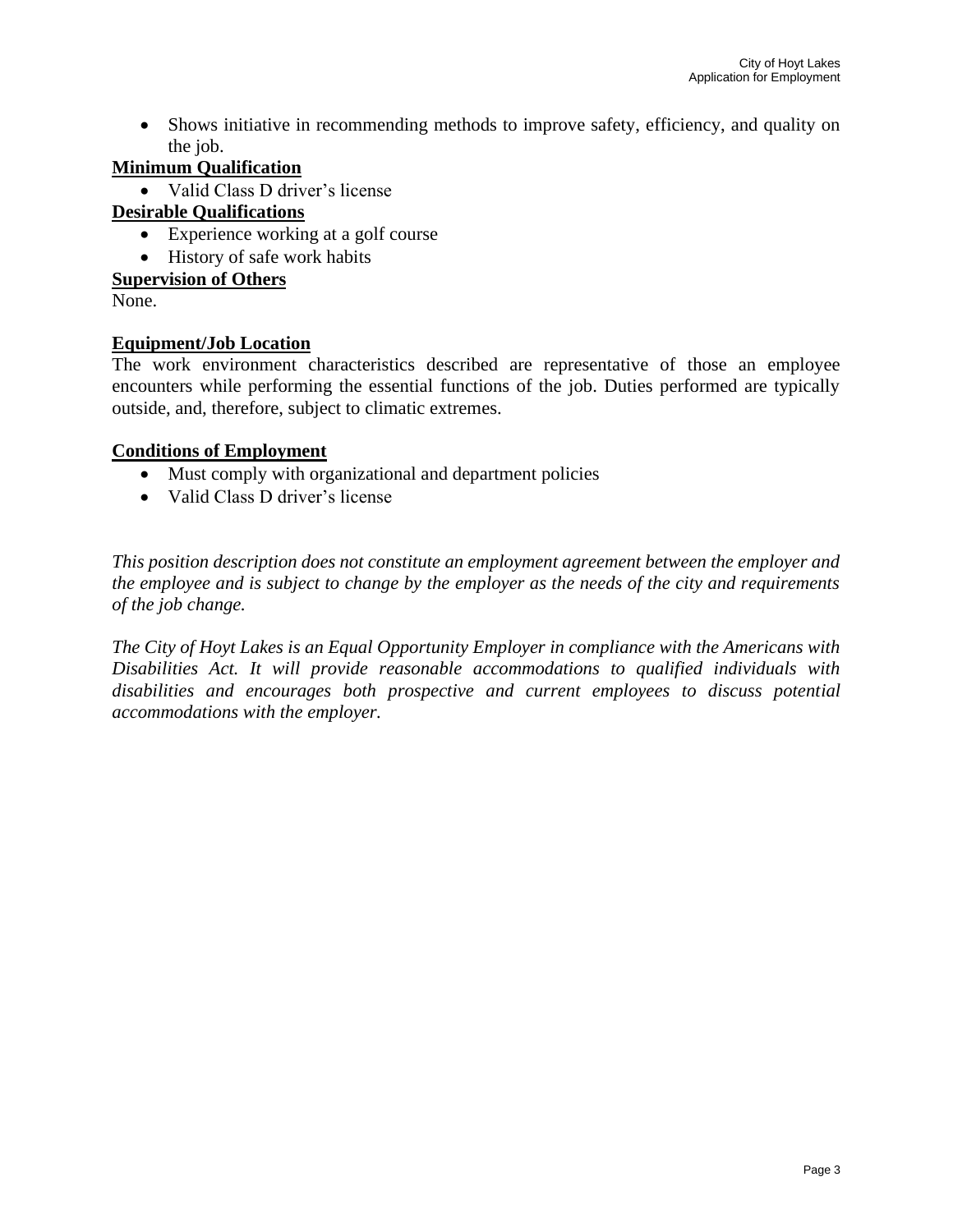

# **City of Hoyt Lakes Application for Employment**

206 Kennedy Memorial Drive Hoyt Lakes, MN 55750 [info@hoytlakes.com](mailto:info@hoytlakes.com) 218-225-2344

We welcome you as an applicant for employment with the City of Hoyt Lakes. It is the City of Hoyt Lakes' policy to provide equal opportunity in employment. The City of Hoyt Lakes will not discriminate on the basis of race, color, creed, age, religion, national origin, marital status, disability, sex, sexual orientation, familial status, status with regard to public assistance, local human rights commission activity or any other basis protected by law.

Please furnish complete information, so we may accurately and completely assess your qualifications. You may attach any other information which provides additional detail about your qualifications for employment in the position you seek. Please refer to the Applicant Data Practices Advisory for guidance regarding how your application information will be used, the consequences of providing or not providing your information, and more.

The City of Hoyt Lakes accommodates qualified persons with disabilities in all aspects of employment, including the application process. If you believe you need a reasonable accommodation to complete the application process, please contact the Clerk's Office at 218-225-2344.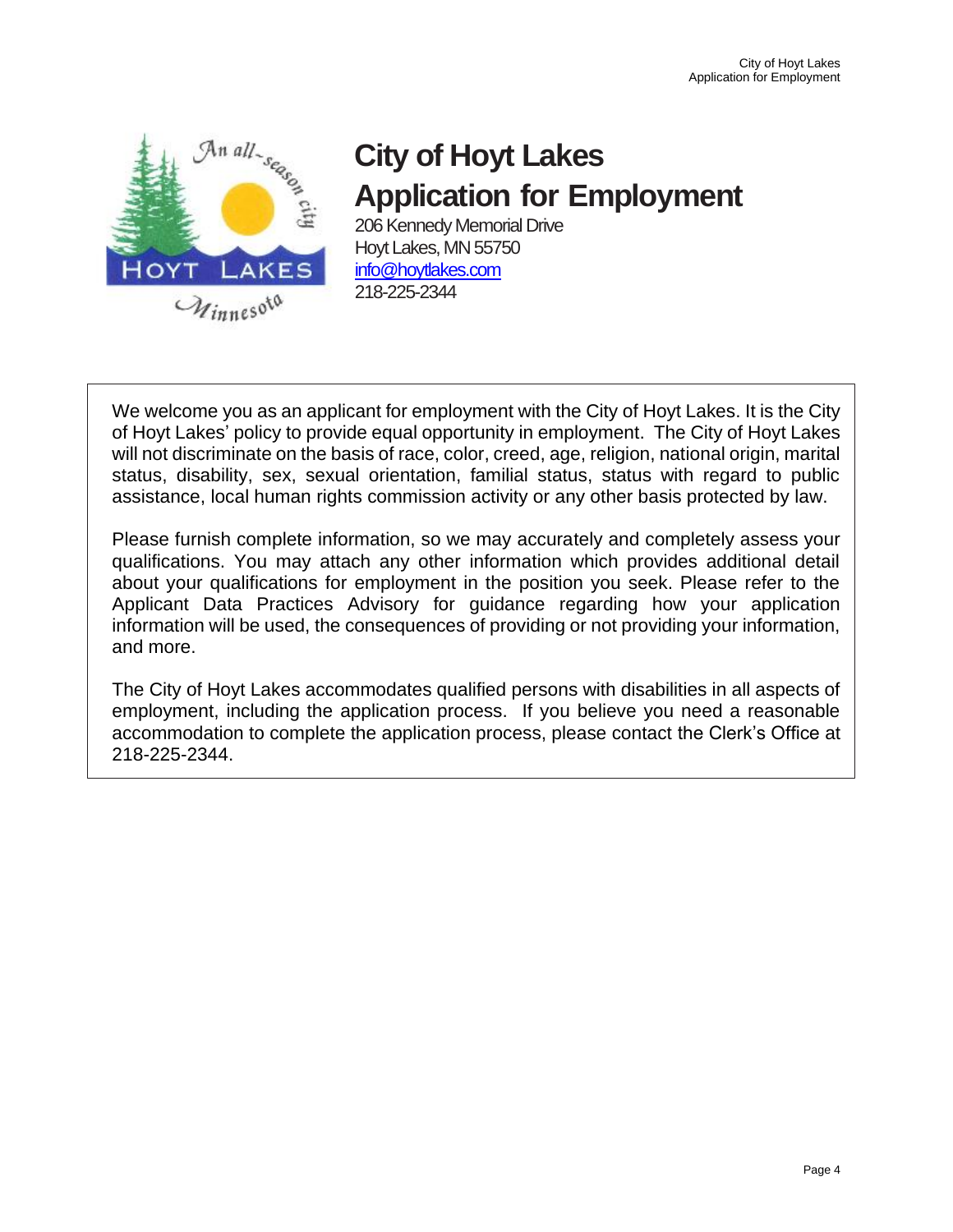## **Please print in INK or type when completing this application**

Title of position applying for:

## **Personal Information**

| Name:                 | (Last) | (First) | (MI)                   |
|-----------------------|--------|---------|------------------------|
| <b>Street Address</b> |        |         |                        |
| City, State, Zip      |        |         |                        |
| <b>Phone Number</b>   |        |         | <b>Alternate Phone</b> |
| Email                 |        |         |                        |
|                       |        |         |                        |

| Are you legally eligible to work in the United States in the position for               | $ \Box$ Yes $\Box$ No |  |
|-----------------------------------------------------------------------------------------|-----------------------|--|
| which you are applying?                                                                 |                       |  |
| Proof of citizenship or work eligibility will be required as a condition of employment. |                       |  |
| Will your continued employment require employer sponsorship?                            | → Yes 凵No             |  |
| Are you at least 18 years old?                                                          | $\Box$ Yes $\Box$ No  |  |
| If no, please indicate date of birth:                                                   |                       |  |

## **Educational Information**

| Circle the highest grade completed |                      |                      |                      |  |
|------------------------------------|----------------------|----------------------|----------------------|--|
| 12345678                           | 9 10 11 12 GED       | 13 14 15 16          | MA MS PHD JD         |  |
| <b>Grade School</b>                | <b>High School</b>   | College/Technical    | Graduate             |  |
| Did you graduate:                  | $\Box$ Yes $\Box$ No | $\Box$ Yes $\Box$ No | $\Box$ Yes $\Box$ No |  |
| (Please check)                     | <b>High School</b>   | College/Technical    | Graduate JD          |  |

| <b>School Name</b> | <b>Course of study</b> | <b>Degree</b> |
|--------------------|------------------------|---------------|
| High School:       |                        |               |
|                    |                        |               |
|                    |                        |               |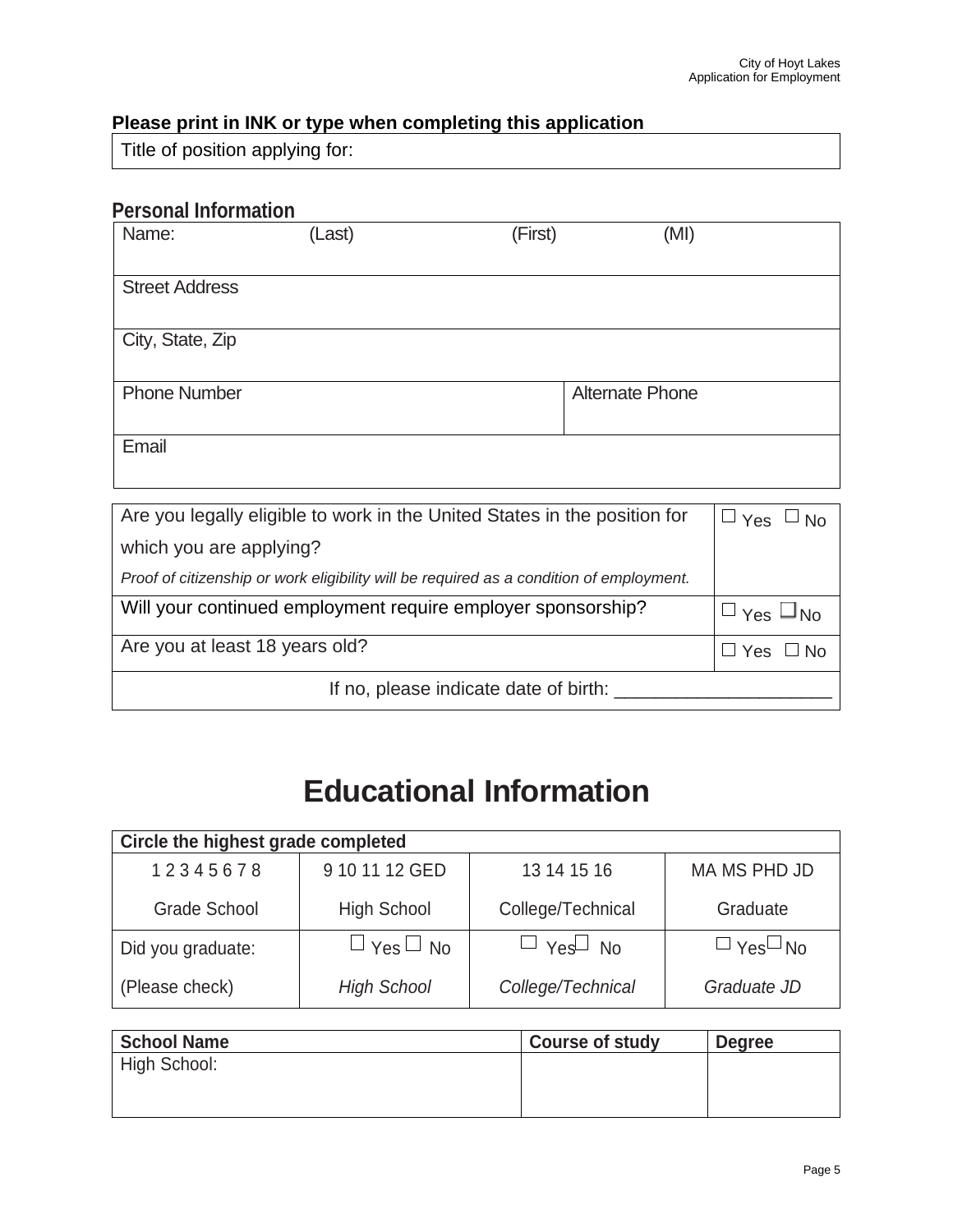| College:                |  |
|-------------------------|--|
|                         |  |
| <b>Graduate School:</b> |  |
|                         |  |
| Technical/Vocational:   |  |
|                         |  |
| Other:                  |  |
|                         |  |
| Other:                  |  |
|                         |  |
|                         |  |

List any other courses, seminars, workshops, or training you have that may provide you with skills related to this position:

\_\_\_\_\_\_\_\_\_\_\_\_\_\_\_\_\_\_\_\_\_\_\_\_\_\_\_\_\_\_\_\_\_\_\_\_\_\_\_\_\_\_\_\_\_\_\_\_\_\_\_\_\_\_\_\_\_\_\_\_\_\_\_\_\_\_\_\_\_\_

\_\_\_\_\_\_\_\_\_\_\_\_\_\_\_\_\_\_\_\_\_\_\_\_\_\_\_\_\_\_\_\_\_\_\_\_\_\_\_\_\_\_\_\_\_\_\_\_\_\_\_\_\_\_\_\_\_\_\_\_\_\_\_\_\_\_\_\_\_\_

\_\_\_\_\_\_\_\_\_\_\_\_\_\_\_\_\_\_\_\_\_\_\_\_\_\_\_\_\_\_\_\_\_\_\_\_\_\_\_\_\_\_\_\_\_\_\_\_\_\_\_\_\_\_\_\_\_\_\_\_\_\_\_\_\_\_\_\_\_\_

\_\_\_\_\_\_\_\_\_\_\_\_\_\_\_\_\_\_\_\_\_\_\_\_\_\_\_\_\_\_\_\_\_\_\_\_\_\_\_\_\_\_\_\_\_\_\_\_\_\_\_\_\_\_\_\_\_\_\_\_\_\_\_\_\_\_\_\_\_\_

List any current licenses, registrations, or certificates you possess which may be related to this position:

\_\_\_\_\_\_\_\_\_\_\_\_\_\_\_\_\_\_\_\_\_\_\_\_\_\_\_\_\_\_\_\_\_\_\_\_\_\_\_\_\_\_\_\_\_\_\_\_\_\_\_\_\_\_\_\_\_\_\_\_\_\_\_\_\_\_\_\_\_\_

\_\_\_\_\_\_\_\_\_\_\_\_\_\_\_\_\_\_\_\_\_\_\_\_\_\_\_\_\_\_\_\_\_\_\_\_\_\_\_\_\_\_\_\_\_\_\_\_\_\_\_\_\_\_\_\_\_\_\_\_\_\_\_\_\_\_\_\_\_\_

\_\_\_\_\_\_\_\_\_\_\_\_\_\_\_\_\_\_\_\_\_\_\_\_\_\_\_\_\_\_\_\_\_\_\_\_\_\_\_\_\_\_\_\_\_\_\_\_\_\_\_\_\_\_\_\_\_\_\_\_\_\_\_\_\_\_\_\_\_\_

\_\_\_\_\_\_\_\_\_\_\_\_\_\_\_\_\_\_\_\_\_\_\_\_\_\_\_\_\_\_\_\_\_\_\_\_\_\_\_\_\_\_\_\_\_\_\_\_\_\_\_\_\_\_\_\_\_\_\_\_\_\_\_\_\_\_\_\_\_\_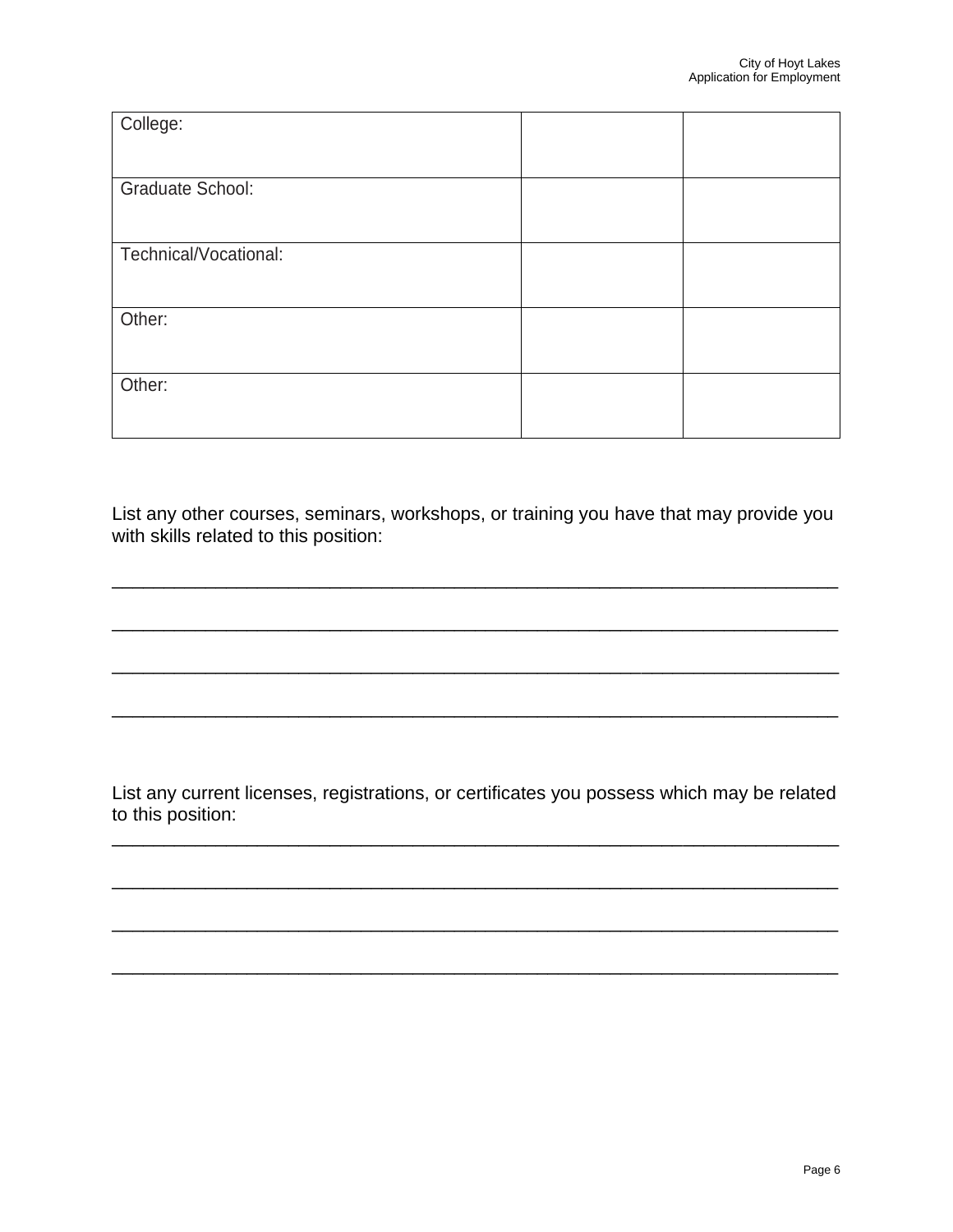## **Employment Experience**

List present or most recent employer first. Please note "see resume" is not an acceptable response for any entries on this application. Resumes will only be considered in addition to, but not in lieu of, this application.

| Company                           | Name of last supervisor | Hrs./Week |
|-----------------------------------|-------------------------|-----------|
| Address                           | <b>Start Date</b>       |           |
| City, State, Zip                  | <b>End Date</b>         |           |
| <b>Phone Number</b>               | Last job title          |           |
| Reason for leaving (be specific): |                         |           |
|                                   |                         |           |
| Describe your work in this job:   |                         |           |
|                                   |                         |           |
|                                   |                         |           |
|                                   |                         |           |
| May we contact this employer?     | $\Box$ Yes $\Box$ No    |           |

| Company | Name of last supervisor | Hrs./Week |
|---------|-------------------------|-----------|
| Address | <b>Start Date</b>       |           |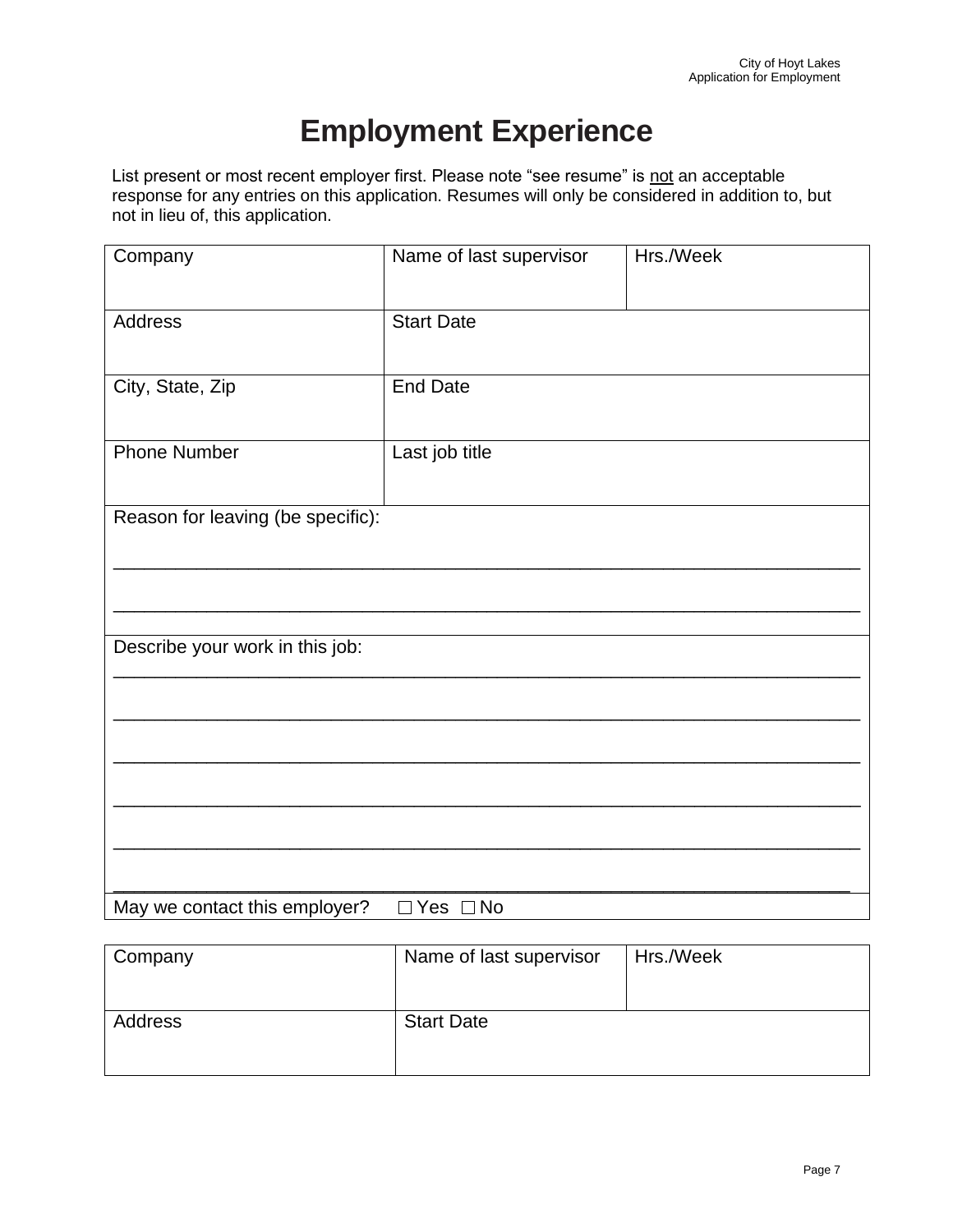| City, State, Zip                  | <b>End Date</b>      |
|-----------------------------------|----------------------|
|                                   |                      |
| <b>Phone Number</b>               | Last job title       |
|                                   |                      |
| Reason for leaving (be specific): |                      |
|                                   |                      |
|                                   |                      |
|                                   |                      |
|                                   |                      |
| Describe your work in this job:   |                      |
|                                   |                      |
|                                   |                      |
|                                   |                      |
|                                   |                      |
|                                   |                      |
|                                   |                      |
| May we contact this employer?     | $\Box$ Yes $\Box$ No |

| Company                           | Name of last supervisor | Hrs./Week |
|-----------------------------------|-------------------------|-----------|
| Address                           | <b>Start Date</b>       |           |
| City, State, Zip                  | <b>End Date</b>         |           |
| <b>Phone Number</b>               | Last job title          |           |
| Reason for leaving (be specific): |                         |           |
|                                   |                         |           |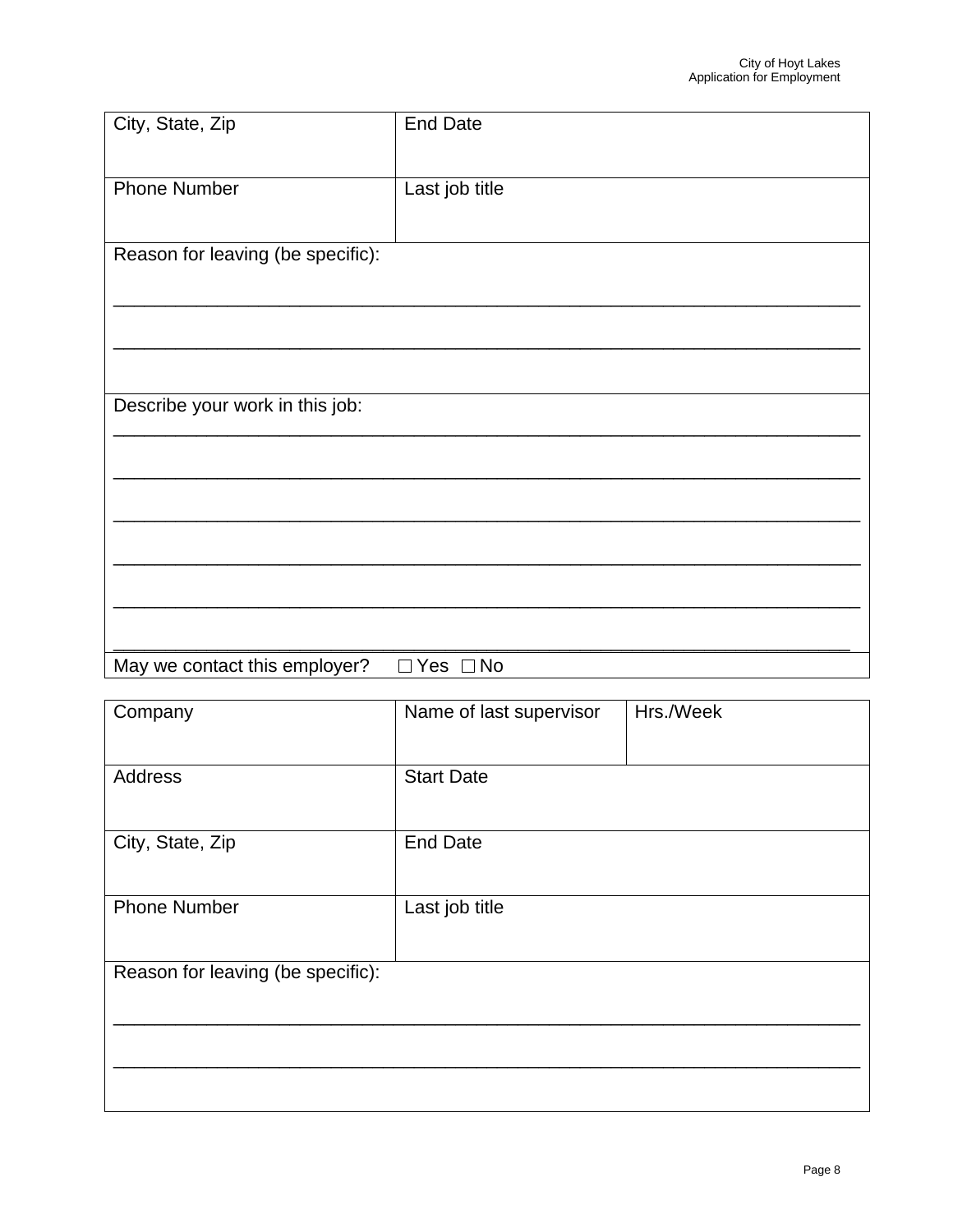Describe your work in this job: May we contact this employer?  $\Box$  Yes  $\Box$  No

| Company                           | Name of last supervisor | Hrs./Week |
|-----------------------------------|-------------------------|-----------|
| Address                           | <b>Start Date</b>       |           |
| City, State, Zip                  | <b>End Date</b>         |           |
| <b>Phone Number</b>               | Last job title          |           |
| Reason for leaving (be specific): |                         |           |
|                                   |                         |           |
|                                   |                         |           |
| Describe your work in this job:   |                         |           |
|                                   |                         |           |
|                                   |                         |           |
|                                   |                         |           |
| May we contact this employer?     | $\Box$ Yes $\Box$ No    |           |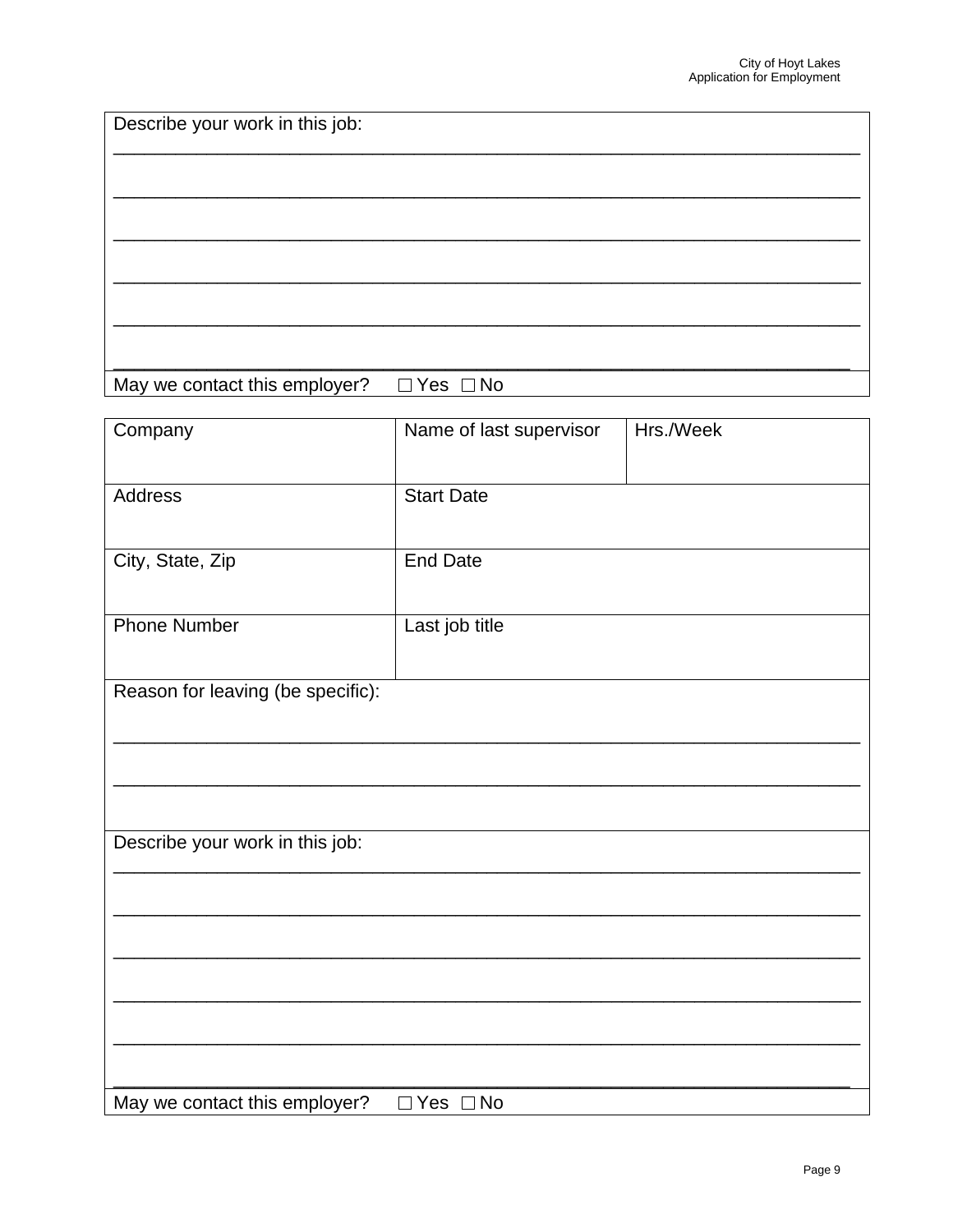## **Unpaid Experience**

Describe any unpaid or volunteer experience relevant to the position for which you are applying (you may exclude, if you wish, information which would reveal race, sex, religion, age, disability, or other protected status).

\_\_\_\_\_\_\_\_\_\_\_\_\_\_\_\_\_\_\_\_\_\_\_\_\_\_\_\_\_\_\_\_\_\_\_\_\_\_\_\_\_\_\_\_\_\_\_\_\_\_\_\_\_\_\_\_\_\_\_\_\_\_\_\_\_\_\_\_

\_\_\_\_\_\_\_\_\_\_\_\_\_\_\_\_\_\_\_\_\_\_\_\_\_\_\_\_\_\_\_\_\_\_\_\_\_\_\_\_\_\_\_\_\_\_\_\_\_\_\_\_\_\_\_\_\_\_\_\_\_\_\_\_\_\_\_\_

\_\_\_\_\_\_\_\_\_\_\_\_\_\_\_\_\_\_\_\_\_\_\_\_\_\_\_\_\_\_\_\_\_\_\_\_\_\_\_\_\_\_\_\_\_\_\_\_\_\_\_\_\_\_\_\_\_\_\_\_\_\_\_\_\_\_\_\_

\_\_\_\_\_\_\_\_\_\_\_\_\_\_\_\_\_\_\_\_\_\_\_\_\_\_\_\_\_\_\_\_\_\_\_\_\_\_\_\_\_\_\_\_\_\_\_\_\_\_\_\_\_\_\_\_\_\_\_\_\_\_\_\_\_\_\_\_

\_\_\_\_\_\_\_\_\_\_\_\_\_\_\_\_\_\_\_\_\_\_\_\_\_\_\_\_\_\_\_\_\_\_\_\_\_\_\_\_\_\_\_\_\_\_\_\_\_\_\_\_\_\_\_\_\_\_\_\_\_\_\_\_\_\_\_\_

\_\_\_\_\_\_\_\_\_\_\_\_\_\_\_\_\_\_\_\_\_\_\_\_\_\_\_\_\_\_\_\_\_\_\_\_\_\_\_\_\_\_\_\_\_\_\_\_\_\_\_\_\_\_\_\_\_\_\_\_\_\_\_\_\_\_\_\_

\_\_\_\_\_\_\_\_\_\_\_\_\_\_\_\_\_\_\_\_\_\_\_\_\_\_\_\_\_\_\_\_\_\_\_\_\_\_\_\_\_\_\_\_\_\_\_\_\_\_\_\_\_\_\_\_\_\_\_\_\_\_\_\_\_\_\_\_

## **Military Experience**

| Did you serve in the U.S. Armed Forces? $\Box$ Yes $\Box$ No                                                                                                                                                                                                     |
|------------------------------------------------------------------------------------------------------------------------------------------------------------------------------------------------------------------------------------------------------------------|
| Describe your duties:                                                                                                                                                                                                                                            |
|                                                                                                                                                                                                                                                                  |
|                                                                                                                                                                                                                                                                  |
|                                                                                                                                                                                                                                                                  |
|                                                                                                                                                                                                                                                                  |
|                                                                                                                                                                                                                                                                  |
|                                                                                                                                                                                                                                                                  |
|                                                                                                                                                                                                                                                                  |
|                                                                                                                                                                                                                                                                  |
| Do you wish to apply for Veterans' Preference points: $\Box$ Yes $\Box$ No                                                                                                                                                                                       |
| If you answered "yes," you must complete the enclosed application for Veterans' Preference points,<br>and submit the application and required documentation to the City of Hoyt Lakes by the application<br>deadline of the position for which you are applying. |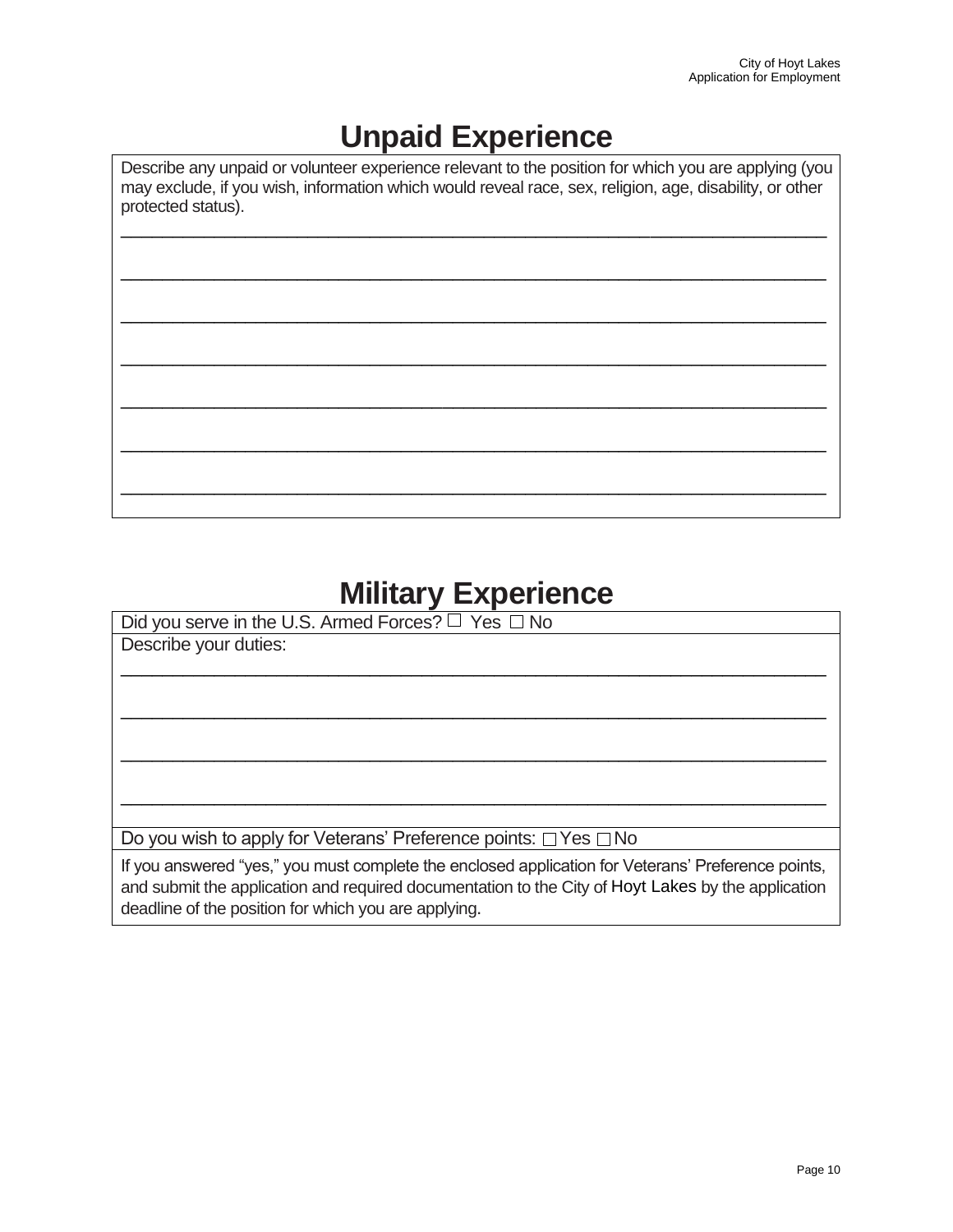## **Authorization**

I certify that all information I have provided in this application for employment is true and complete to the best of my knowledge. Any misrepresentation or omission of any fact in my application, resume or any other materials, or during any interviews, can be justification for refusal of employment, or if employed, will be grounds for dismissal, regardless of length of employment or when the misrepresentation or omission is discovered.

I acknowledge that I have received a copy of the job description summary for the position/s for which I am applying. I further acknowledge my understanding that employment with the City of Hoyt Lakes is "at will," and that employment may be terminated by either the City of Hoyt Lakes or me at any time, with or without notice.

With my signature below, I am providing the City of Hoyt Lakes authorization to verify all information I provided within this application packet, including contacting current or previous employers, references, and conducting background investigation. However, I understand that if, in the Employment Experience section I have answered "No" to the question, "May we contact this employer?", contact with that employer will not be made without my specific authorization.

I have read the included Applicant Data Practices Advisory, and I further understand that criminal history checks may be conducted and that a conviction of a crime related to this position may result in my being rejected for this job opening. I also understand it is my responsibility to notify the City of Hoyt Lakes in writing of any changes to information reported in this application for employment.

\_\_\_\_\_\_\_\_\_\_\_\_\_\_\_\_\_\_\_\_\_\_\_\_\_\_\_\_\_\_\_\_\_\_\_\_\_\_ \_\_\_\_\_\_\_\_\_\_\_\_\_\_\_\_\_\_\_\_\_\_\_

Signature Date **Date**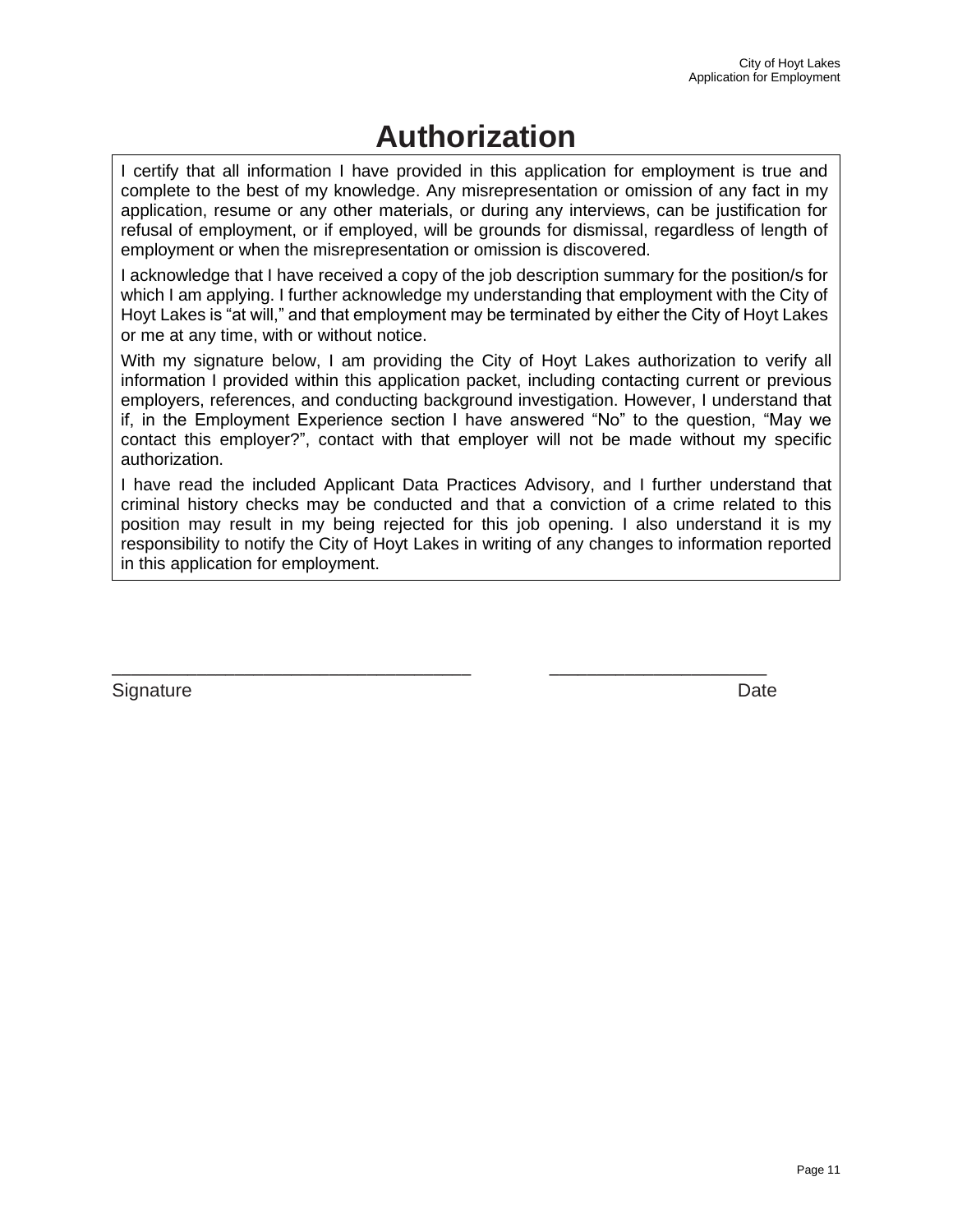## **Driving Record Release of Information**

| Name:                                     | (Last) | (First)    | (MI) |  |
|-------------------------------------------|--------|------------|------|--|
| Maiden, Alias, or Former Names            |        |            |      |  |
| Date of Birth                             |        | <b>Sex</b> |      |  |
| Diver's License Number and State of Issue |        |            |      |  |

|                                                                            | (Full Name: first, middle, last), am the |  |  |
|----------------------------------------------------------------------------|------------------------------------------|--|--|
| person named in an application for employment with the City of Hoyt Lakes. |                                          |  |  |

I realize I am not legally required to sign this form, but if I do not, the City of Hoyt Lakes will not be able to determine whether my driving record or conviction record, if any, is a job-related consideration. I understand that if I am rejected as a candidate for the position cited above on the basis of a criminal conviction, I will be notified in writing and will be given any rights to processing of complaints or grievances afforded by *Minnesota Statutes*, Chapter 364. I understand that information prepared by the East Range Police Department or other agent acting on the City's behalf is private data; that is, it may be released only pursuant to the statutory provisions of *Minnesota Statutes*, Chapter 13.

I hereby authorize the East Range Police Department or any agent acting on its behalf to inspect and gather information retained by local, county, state, and federal agencies as necessary to determine whether any convictions of a crime or moving traffic violations, for which a jail sentence or more than 90 days could have been imposed, directly related to the position of employment sought by me.

I specifically authorize the East Range Police Department to disclose all criminal history and driving record information to the City of Hoyt Lakes for the purpose of determining my suitability for employment with the City. Moreover, I hereby release the City of Hoyt Lakes, the East Range Police Department, its agents, and any agency named above from any and all liability.

The duration of this authorization shall be for a period no longer than one year from the date of my signature although I understand this authorization can be revoked by me if I indicate such intent in writing. Criminal history background checks will not be conducted on applicants, except for Police and Fire applicants, unless and until the applicant is selected for an interview.

| <b>Applicant's Signature</b> |  | Date |  |
|------------------------------|--|------|--|
|------------------------------|--|------|--|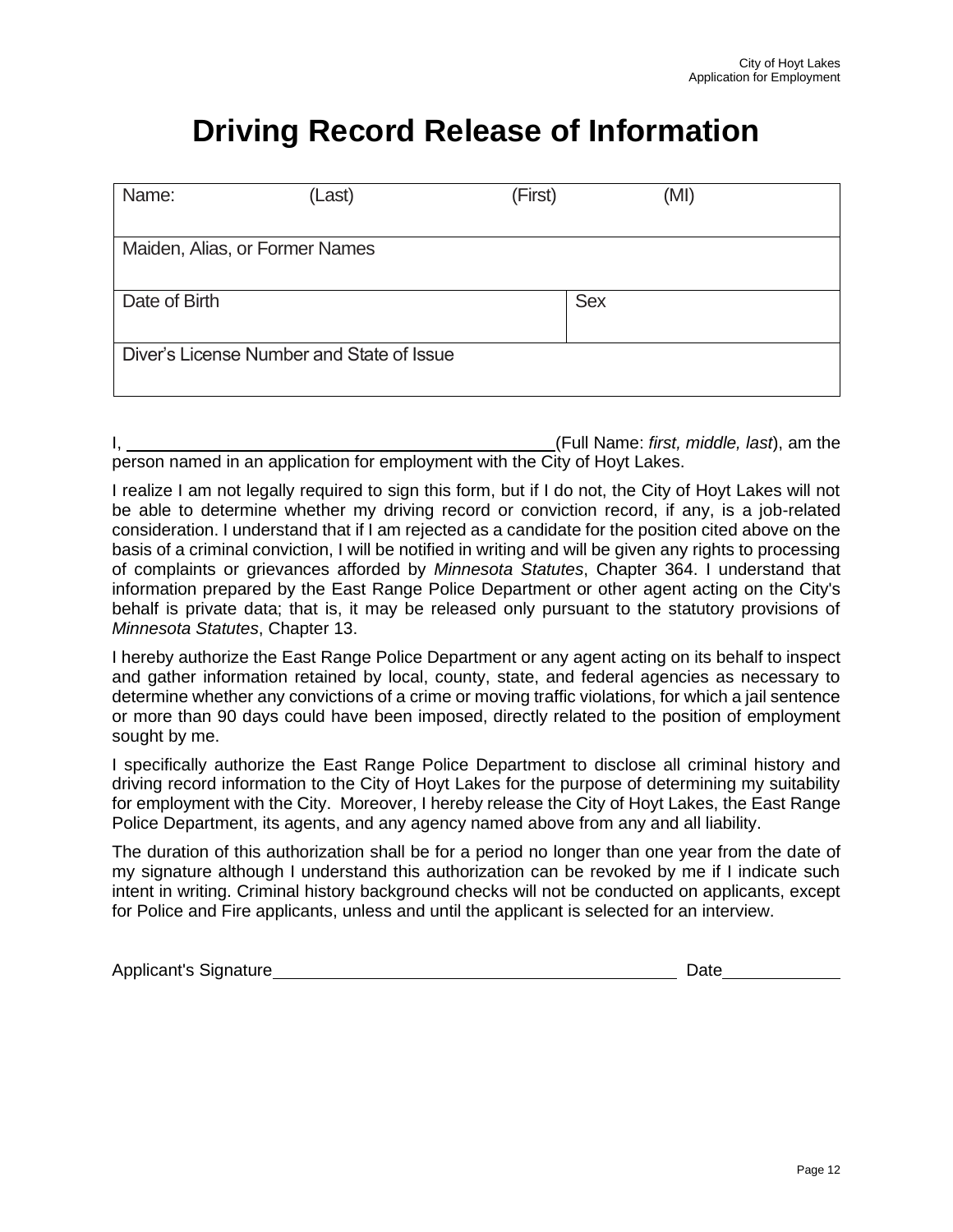## **Veterans' Preference**

#### **COMPLETE THIS FORM ONLY IF YOU ARE CLAIMING VETERANS' PREFERENCE**

NOTE: VETERANS' PREFERENCE POINTS CANNOT BE CONSIDERED WITHOUT SUPPORTING DOCUMENTATION. ATTACH COPY OF "MEMBER COPY 4" VETERAN'S DD214, OR OTHER DOCUMENTATION VERIFYING SERVICE. DOCUMENTATION MUST BE RECEIVED BY THE APPLICATION DEADLINE OF THE POSTING IN ORDER TO BE CONSIDERED**.** (VETERAN IS DEFINED BY MINN. STAT. § 197.447)

**You must submit a PHOTOCOPY of your "Member Copy 4" of your DD214 or other documentation verifying service to substantiate the services information requested on the form. Claims not accompanied by proper documentation will not be processed. For assistance in obtaining a copy of your "member Copy 4" of your DD214, or other documentation verifying service, contact your County Veterans' Service Office.**

The City of \_\_\_\_\_\_\_ operates under a point preference system, which awards points to qualified veterans to supplement their application. Ten (10) points are granted to non-disabled veterans on open competitive examinations; Fifteen (15) points are awarded if the veteran has a service connected compensable disability as certified by the U.S. Department of Veterans Affairs (USDVA).

To qualify for preference for a **competitive exam**, you must have earned a passing score and been separated under honorable conditions from any branch of the armed forces of the United States after having served on active duty for 181 consecutive days, **or** by reason of disability incurred while serving on active duty, **or** after having served

the full period called **or** ordered for federal, active duty **and** be a United States citizen or resident alien. Veteran's preference may be used by the surviving spouse of a deceased veteran, who died on active duty or as a result of active duty, and by the spouse of a disabled veteran who is unable to qualify because of the disability.

To qualify for preference on a **promotional exam**, a veteran must have earned a passing exam score and received a USDVA active duty service connected disability rating of 50% or more. For a promotional exam, a qualified disabled veteran is entitled to be granted five (5) points. Disabled veterans eligible for such preference may use the five points preference only for the first promotion after securing employment with the City of

Claims must be made on the form below and submitted with your application by the application deadline of the position for which you are applying. If the "Member Copy 4" DD214, or other documentation verifying service, is submitted to our office separate from this sheet, please attach a note with it indicating the position for which you are applying and your present address.

| Name<br>(Last)   | (First) | (MI)    |       | Position For Which You Applied |                                  |
|------------------|---------|---------|-------|--------------------------------|----------------------------------|
|                  |         |         |       | Closing Date:                  |                                  |
| Address (Street) | (City)  | (State) | (Zip) | <b>Phone Number</b>            | Are you a US Citizen or Resident |
|                  |         |         |       |                                | Alien?                           |
|                  |         |         |       |                                | <b>NO</b><br><b>YES</b>          |

#### **VETERAN (10 points):**

|                              | ("Member Copy 4" of DD214 or DD215, or other documentation verifying service, must be submitted to receive points) |
|------------------------------|--------------------------------------------------------------------------------------------------------------------|
| Honorably discharged veteran | $\Box$ Yes $\Box$ No                                                                                               |

**DISABLED VETERAN (15 points):**

("Member Copy 4" of DD214, or other documentation verifying service, and USDVA letter of disability rating decision of 10% or more must be submitted to receive points)

Percent of Disability: 2%

| Have you ever been promoted within the City of<br>employment? |  |
|---------------------------------------------------------------|--|

 $\Box$  Yes  $\Box$  No **SPOUSE OF DECEASED VETERAN (10 points or 15 if the veteran was disabled at time of death):** ("Member Copy 4" of DD214 or DD215, or other documentation verifying service, photocopy of marriage certificate, spouse's

death certificate and proof veteran died on or as a result of active duty must be submitted to receive points. You are ineligible to receive points if you have remarried or were divorced from the veteran).<br>Date of Death: Have you remarried?

Have you remarried?  $\Box$  Yes  $\Box$  No

#### **SPOUSE OF DISABLED VETERAN (15 points):**

("Member Copy 4" of DD214 or DD215, or other documentation verifying service, and USDVA letter of disability rating decision of 10% or more must be submitted to receive points).

| How does Veteran's disability prevent performance of a stated job "requirement?" Due to the veteran's service- |  |  |  |
|----------------------------------------------------------------------------------------------------------------|--|--|--|
| connected disability the veteran is unable to qualify for this position because (be specific):                 |  |  |  |

#### *AFFIDAVIT*: **I hereby claim Veterans' Preference points for this examination and swear/affirm that the information given is true, complete and correct to the best of my knowledge. I hereby acknowledge that I am responsible to obtain the required Veterans' Preference verification documents and submit them to the City of** \_\_\_\_\_\_\_ **by the required application deadline.**

\_\_\_\_\_\_\_\_\_\_\_\_\_\_\_\_\_\_\_\_\_\_\_\_\_\_\_\_\_\_\_\_\_\_\_\_\_\_\_\_\_\_\_\_\_ \_\_\_\_\_\_\_\_\_\_\_\_\_\_\_\_\_\_\_\_\_\_\_\_\_\_\_

Signature Date Date of the Date of the Date of the Date of the Date of the Date of the Date of the Date of the Date of the Date of the Date of the Date of the Date of the Date of the Date of the Date of the Date of the Dat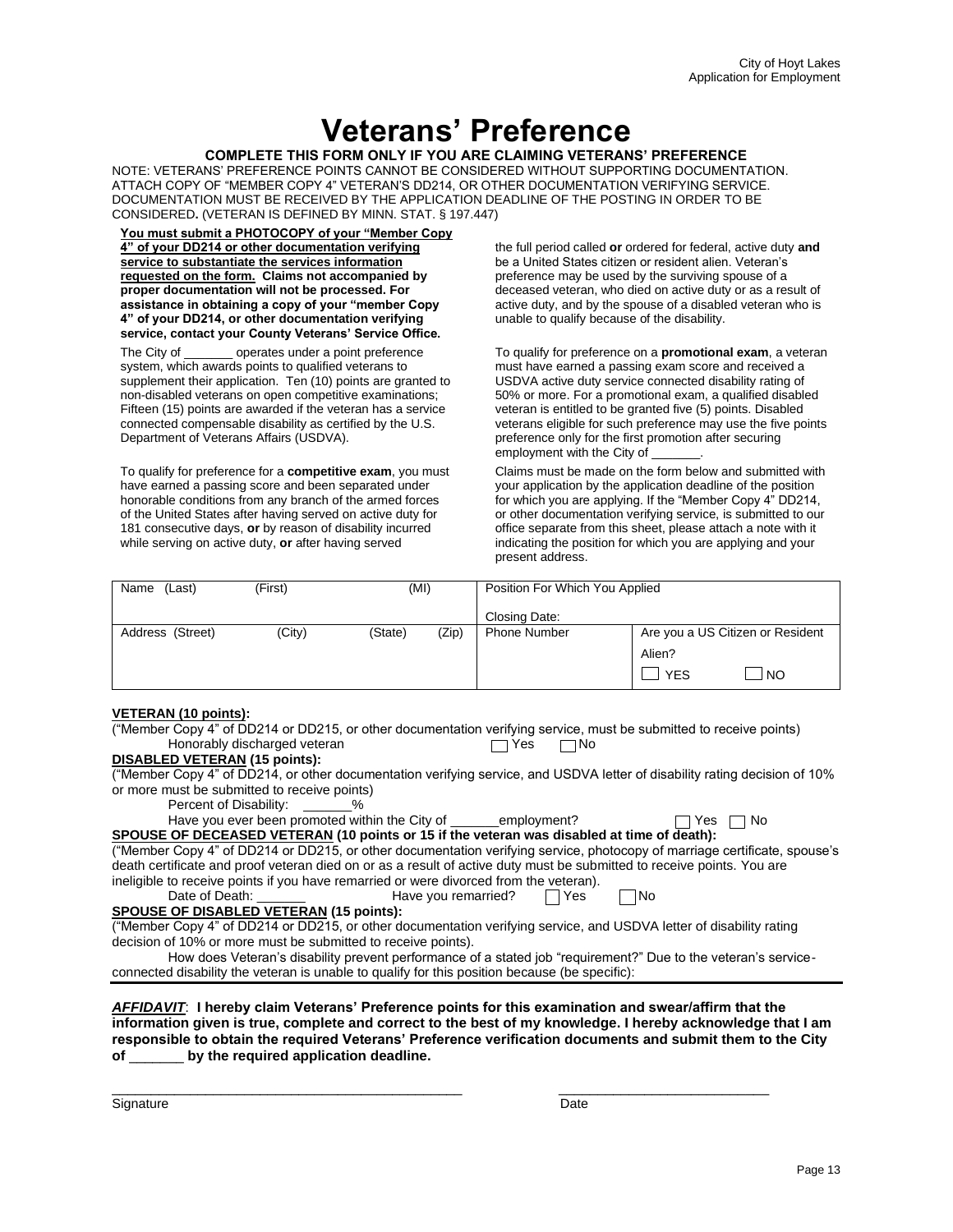## **Information Regarding Claiming Veterans' Preference**

Preference points are awarded to qualified veterans as defined by Minn. Stat. § 197.477, and to certain spouses of deceased or disabled veterans subject to the provision of Minn. Stat. §§ 197.447 and 197.455.

The veteran must:

- a) be a U.S. citizen or resident alien;
- b) have received a discharge under honorable conditions from any branch of the U.S. Armed Forces; AND have either:
	- i. served on active duty for at least 181 consecutive days, or
	- ii. have been discharged by reason of service-connected disability, or
	- iii. have completed the minimum active-duty requirement of federal law, as defined by CFR title 38, section 3.12a, i.e., having fulfilled the full period for which a person was called or ordered to active duty by the United States President, or
	- iv. certified service and verification of "veteran status" granted under U.S. PL 95- 202.

The information provided will be used to determine your eligibility for veterans' preference points. You are required to supply the following information:

1) Attach a copy of the "Member Copy 4" of your DD214 or DD215, or other documentation verifying service. This copy must state the nature of discharge; i.e., honorable, general, medical, under honorable conditions.

2) Disabled veterans must also supply a Military/United States Department of Veterans' Affairs Rating Decision that supports/verifies the fact that the injury was incurred while on, or as a result of, active-duty service. Disability incurred while on, or as a result of, active duty for training purposes does not qualify for disabled veteran preference per Minn. Stat. §§ 197.455 and 197.447.

3) A spouse of a deceased veteran, applying for preference points must supply their marriage certificate, the veteran's "Member Copy 4" DD214 or DD215, or other documentation verifying service, USDVA verification that veteran died on or as a result of active duty, a death certificate, verification of their marriage at the time of veteran's death, and that the spouse has not remarried.

Thank you for your military service and for your interest in employment with the City of Hoyt Lakes. Please contact our office at 218-225-2344 or your local County Veterans' Service Office, if you have any questions regarding veterans' preference.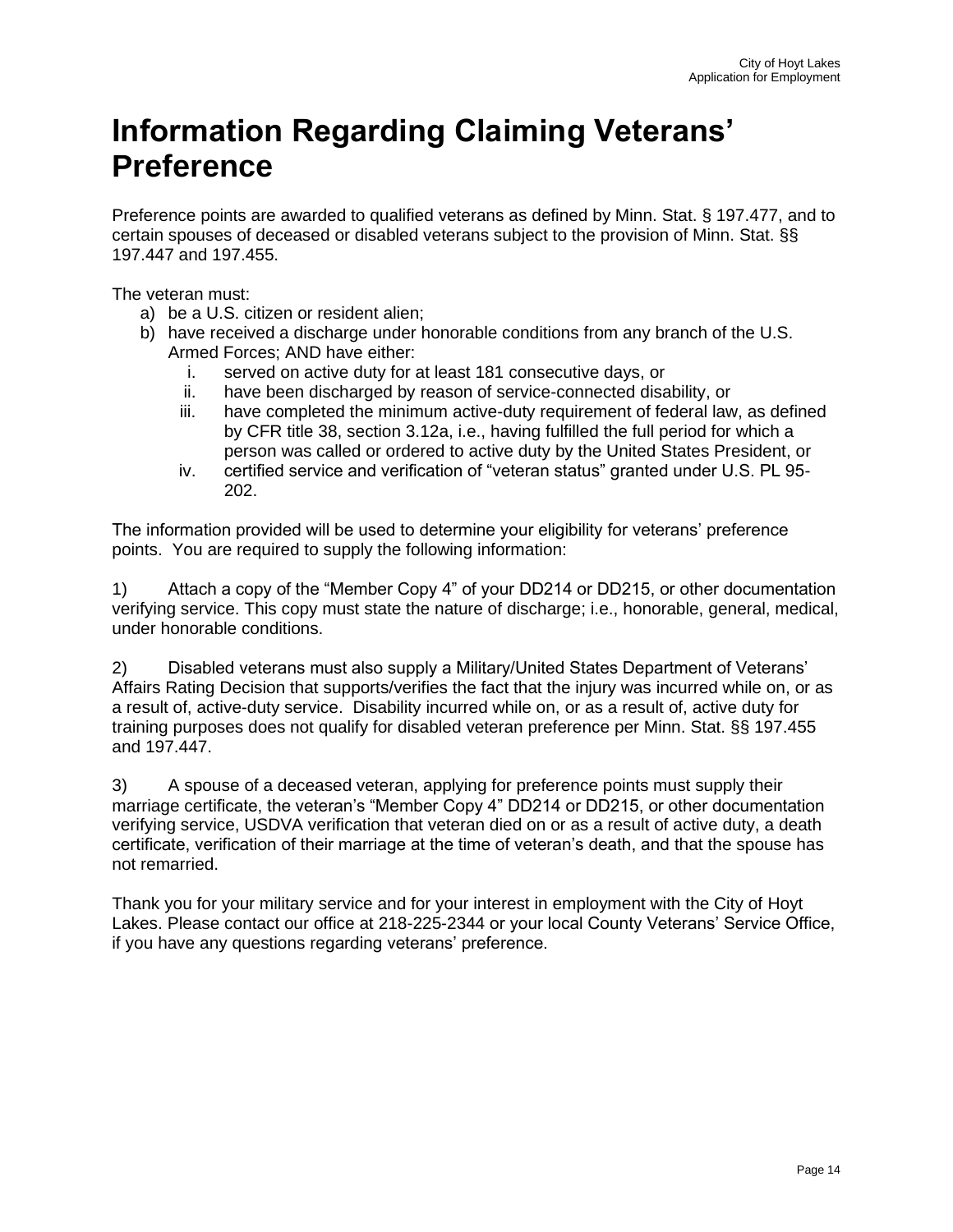#### **Applicant Data Practices Advisory**

According to Minn. Stat. § 13.04, the City must advise you of the following.

Purpose and intended use of the data:

The city collects this information for purposes of selecting a candidate for hire. Your data will be used to determine eligibility and qualifications for the position, select candidates to interview, and select finalists for the position. For public safety positions or in the event you are selected for hire, your data will be used to perform a criminal background check, including using the BCA's website.

Whether you may refuse or are legally required to supply this data: Application for employment as well as supplying any data in application for employment is voluntary.

Consequences arising from supplying or refusing to supply this data:

We take pride in hiring the best candidates, but we can't do this without a complete application. Filling out the application is voluntary, and the more complete the application, the better your chances of conveying to the city you are the best candidate for the job. Except for explicitly optional requested information, refusal to provide a complete application may result in immediate disqualification from consideration for a position.

### **GENERAL INFORMATION ON THE MINNESOTA GOVERNMENT DATA PRACTICES ACT FOR APPLICANTS, EMPLOYEES, AND VOLUNTEERS.**

The Minnesota Government Data Practices Act (Minn. Stat. §§ 13.01 – 13.90) includes two sections affecting applicants seeking employment with the City of Hoyt Lakes. First, under "Rights of Subjects of Data" (Minn. Stat. § 13.04), when an applicant is asked to provide information about him/herself, the City must advise you of:

- The purpose and intended use of the data;
- Whether you may refuse or are legally required to supply the requested data;
- Any known consequences arising from your supplying or refusing to supply the data; and
- The identity of other persons or organizations authorized by State of Federal law to receive the data you provide.

Second under "Personnel Data" (Minn. Stat. §13.43) the following data on you as an applicant for employment by a public agency is automatically public:

- Your veteran's status;
- Your job history;
- Your education and training;
- Your relevant test scores;
- Your rank on our eligibility list; and
- Work availability.

As an applicant, your name is considered private until you are certified as eligible for appointment to a position or are considered by the appointing authority to be a finalist for a position in public employment. If you are hired, the following additional data about you will be considered public information:

- Your name;
- Your employee identification number (which is not your Social Security number);
- Your actual gross salary, contract fees, salary range, and actual gross pension;
- The value and nature of employer paid benefits;
- The basis for and the amount of any added remuneration, including expense reimbursement, in addition to your salary;
- You job title, bargaining unit (if applicable) and job description;
- The dates of your first and last employment with us;
- The status of any written complaints or charges against you while you work for the City of Hoyt Lakes, regardless whether or not they have resulted in disciplinary action, the final disposition of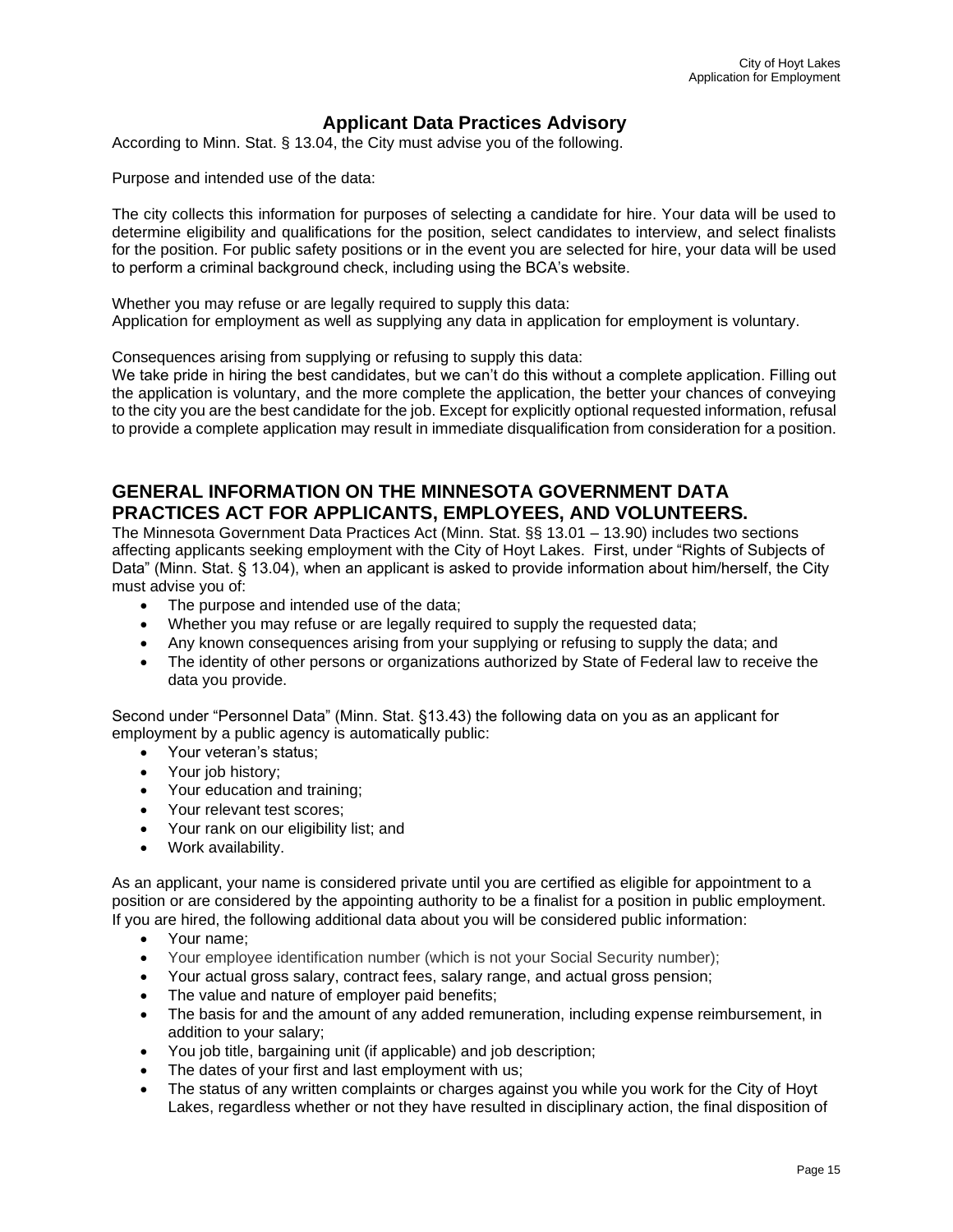any disciplinary action and supporting documentation;

- You work location and work telephone number;
- Your education and training background;
- Work-related continuing education;
- Honors and awards you have received;
- Pavroll timesheets or other comparable data that are only used to account for your works time for payroll purposes: except to the extent that release of time sheet data would reveal employee's reasons for the use of sick or other medical leave or other non-public data;
- Your previous work experience.
- The "complete" terms of any settlement agreement (including buyout agreements) except that the agreement must include the specific reasons if it involves the payment of more than \$10,000 of public money; and
- Your badge number. This data is private if the candidate is applying for or is hired for an undercover law enforcement position.

All data concerning you which is placed in your personnel file and which is not addressed in statute as public data (see above listing) is private data. This private data will be available to you and those members of city staff needing it to process city records. In addition, the following persons or organization are authorized by state and federal law to receive this data if they so request in certain circumstances:

- The Bureau of Census;
- Federal, State and County Auditors;
- The State Department of Public Welfare;
- The Department of Human Rights;
- Federal Officials investigating compliance of Affirmative Action and Equal Employment Opportunities;
- Labor organizations and the Bureau of Mediation Services;
- Data may also be made available through court order.

**NOTICE REGARDING SOCIAL SECURITY NUMBER:** This information will be used for payroll taxes, insurance purposes, and retained in the employee's data record.

**NOTICE TO MINORS:** Minors from whom private data or confidential data is collected have the right to request that parental access to the private data be denied.

If you have any questions regarding your rights as a subject of data, please contact the City of Hoyt Lakes Clerk's Office at 206 Kennedy Memorial Drive, Hoyt Lakes, MN 55750. **This information is subject to change consistent with subsequent amendments to the Minnesota Government Data Practices Act.**

**NOTICE REGARDING REQUEST FOR MARRIAGE CERTIFICATE FOR VETERANS' PREFERENCE DOCUMENTATION:** This information will be used for documentation purposes for verifying marital status for requesting applicable spousal Veterans' Preference credits.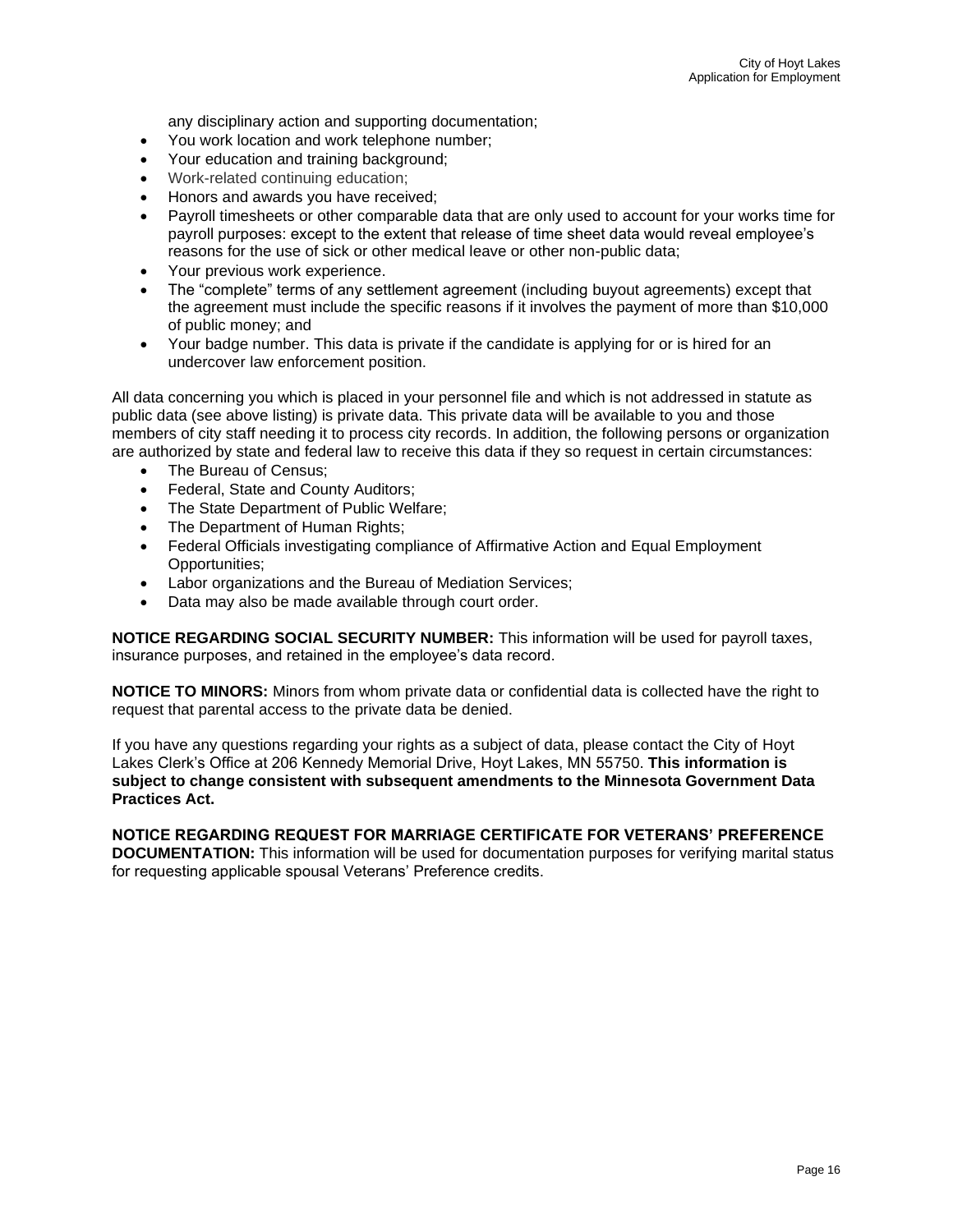## City of Hoyt Lakes ADA Physical and Environmental Job Factors

Department: Recreation Job Descriptions: Assistant Greenskeeper

## Physical Requirements Check-Off Form

How much daily/weekly on-the-job time is spent on the following?

|                                      |      |     | $Up$ to   | Over        |
|--------------------------------------|------|-----|-----------|-------------|
|                                      | None | 1/3 | 2/3       | 2/3         |
| Stand                                |      |     |           | $\boxtimes$ |
| Walk                                 |      |     |           | ⊠           |
| Sit                                  |      |     | ΙÑ        |             |
| Use hands to finger, handle, or feel |      |     |           | ⊠           |
| Reach with hands and arms            |      |     | M         |             |
| Climb or balance                     |      |     | $\bowtie$ |             |
| Stoop, kneel, crouch, or crawl       |      |     | ⊠         |             |
| Talk or hear                         |      |     |           |             |
| Taste or smell                       |      |     |           |             |

Does this job require weight be lifted or force be exerted? If so, how much and how often?

|                      | <b>Amount of Time</b> |       |      |     |
|----------------------|-----------------------|-------|------|-----|
|                      |                       | Up to | Over |     |
|                      | None                  | 1/3   | 2/3  | 2/3 |
| Up to 10 pounds      |                       |       |      |     |
| Up to 25 pounds      |                       |       |      |     |
| Up to 50 pounds      |                       |       |      |     |
| Up to 100 pounds     |                       |       |      |     |
| More than 100 pounds |                       |       |      |     |

Does this job have any special vision requirements?

| $\boxtimes$ | Close vision (clear vision at 20 inches or less)                                          |  |  |
|-------------|-------------------------------------------------------------------------------------------|--|--|
| $\boxtimes$ | Distance vision (clear vision at 20 feet or more)                                         |  |  |
| $\boxtimes$ | Color vision (ability to identify and distinguish colors)                                 |  |  |
| $\boxtimes$ | Peripheral vision (ability to observe an area that can be seen up and down or to the left |  |  |
|             | and right while eyes are fixed on a given point)                                          |  |  |
| $\boxtimes$ | Depth perception (three-dimensional vision, ability to judge distances and spatial        |  |  |
|             | relationships)                                                                            |  |  |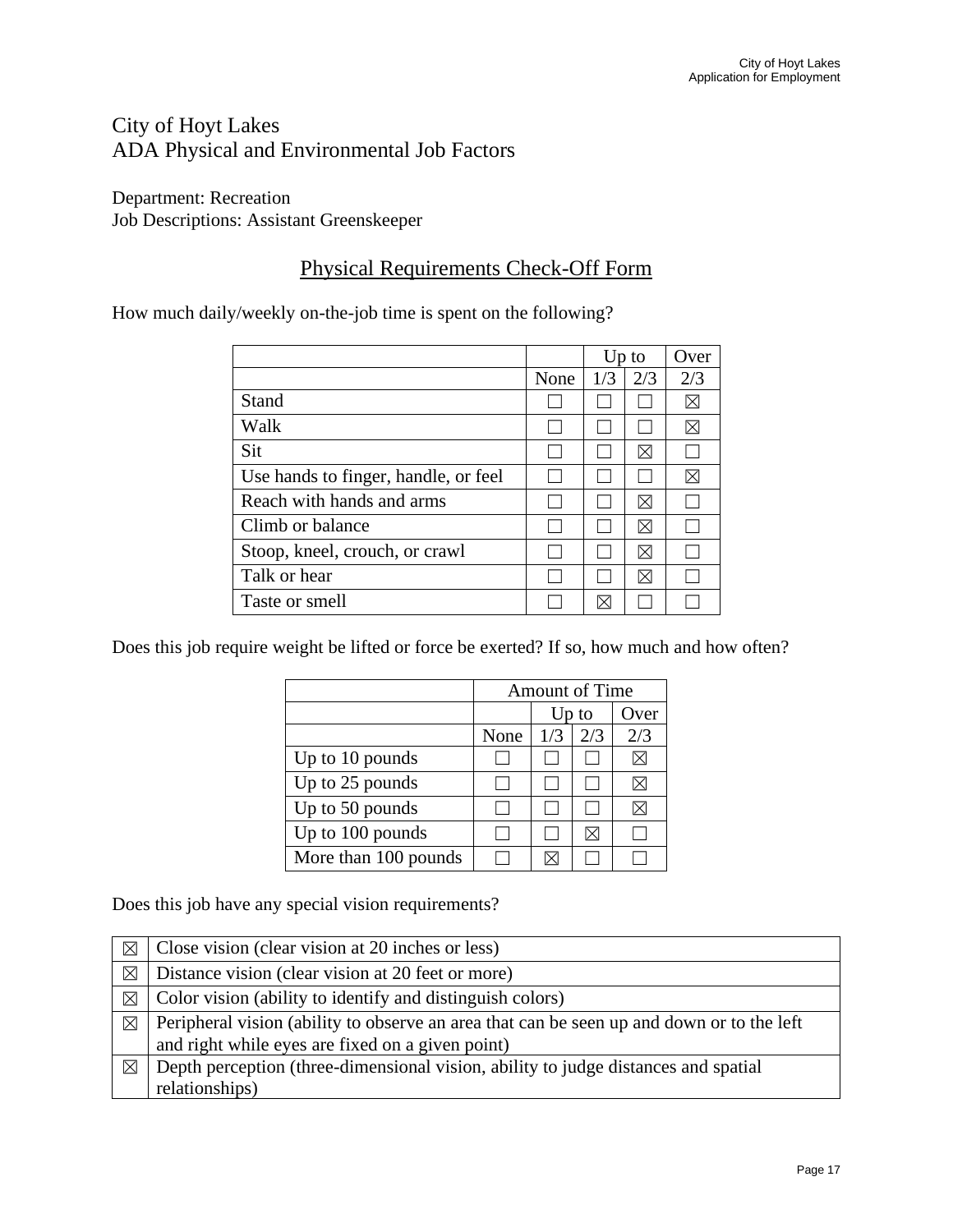| $\boxed{\boxtimes}$ Ability to adjust focus (ability to adjust the eye to bring an object into sharp focus) |  |  |  |
|-------------------------------------------------------------------------------------------------------------|--|--|--|
| $\vert \boxtimes \vert$ Night vision (clear vision during dusk, dawn, and nighttime hours)                  |  |  |  |
| $\Box$ No special vision requirements                                                                       |  |  |  |

Specify the essential job duties that require the physical demands indicated above.

Golf course operations

Other factors that are applicable may be added as appropriate.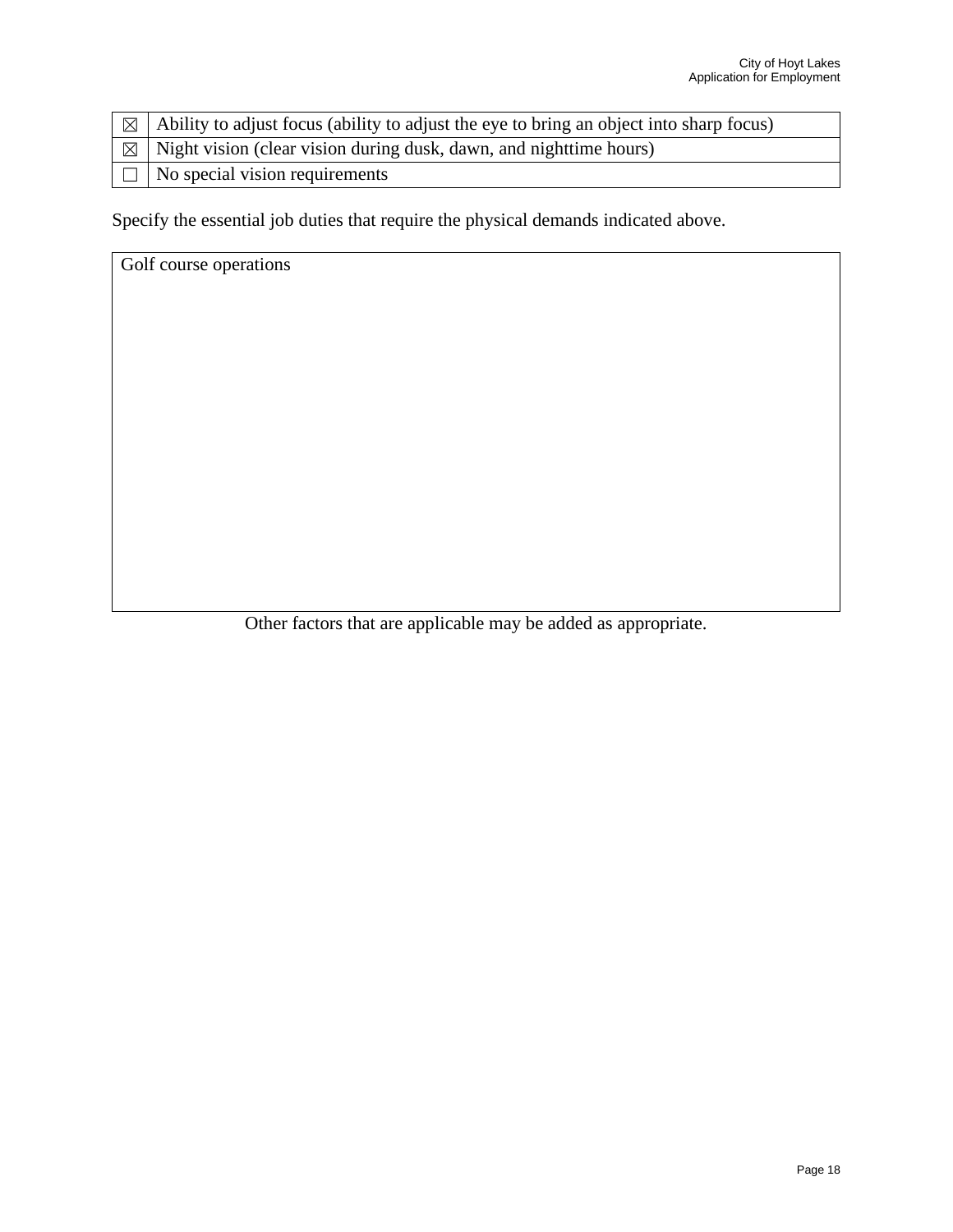## City of Hoyt Lakes ADA Physical and Environmental Job Factors

Department: Recreation Job Descriptions: Assistant Greenskeeper

## Work Environment Check-Off Form

How much daily/weekly exposure to the following environment conditions does this job require?

|                                       | Amount of Time |             |               |             |
|---------------------------------------|----------------|-------------|---------------|-------------|
|                                       |                |             | Up to<br>Over |             |
|                                       | None           | 1/3         | 2/3           | 2/3         |
| Work alone                            |                |             | $\boxtimes$   |             |
| Work with others                      |                | ⊠           |               |             |
| Work around others                    |                | $\boxtimes$ |               |             |
| Public contact                        |                |             | $\boxtimes$   |             |
| <b>Extended day</b>                   |                |             | $\boxtimes$   |             |
| Wet or humid conditions (non-weather) |                | $\boxtimes$ |               |             |
| Work near moving mechanical parts     |                | ⊠           |               |             |
| Work with pressurized equipment       |                | $\boxtimes$ |               |             |
| Work in high, precarious places       |                | $\boxtimes$ |               |             |
| Toxic or caustic chemicals            |                | $\boxtimes$ |               |             |
| Burning material/equipment            | ⊠              |             |               |             |
| Explosive material/equipment          | ⊠              |             |               |             |
| Outdoor weather conditions            |                |             |               | $\boxtimes$ |
| Extreme cold (non-weather)            | ⊠              |             |               |             |
| Extreme heat (non-weather)            |                | $\boxtimes$ |               |             |
| Risk of electrical shock              |                | $\boxtimes$ |               |             |
| Risk of radiation                     | $\times$       | ▔           |               |             |
| Fumes/odors                           |                | $\boxtimes$ |               |             |
| Dirt/dust                             |                | ⊠           |               |             |
| Vibration                             |                |             | $\boxtimes$   |             |
| Small and/or enclosed spaces          |                | $\boxtimes$ |               |             |

How much noise is typical for the work environment of this job?

| $\Box$ Very quiet conditions (e.g. forest trail, isolation booth)                     |
|---------------------------------------------------------------------------------------|
| $\Box$ Quiet conditions (e.g. library, private office)                                |
| $\Box$ Moderate noise (e.g. business office, light traffic)                           |
| $\boxtimes$   Loud noise (e.g. metal can manufacturing, large earth-moving equipment) |